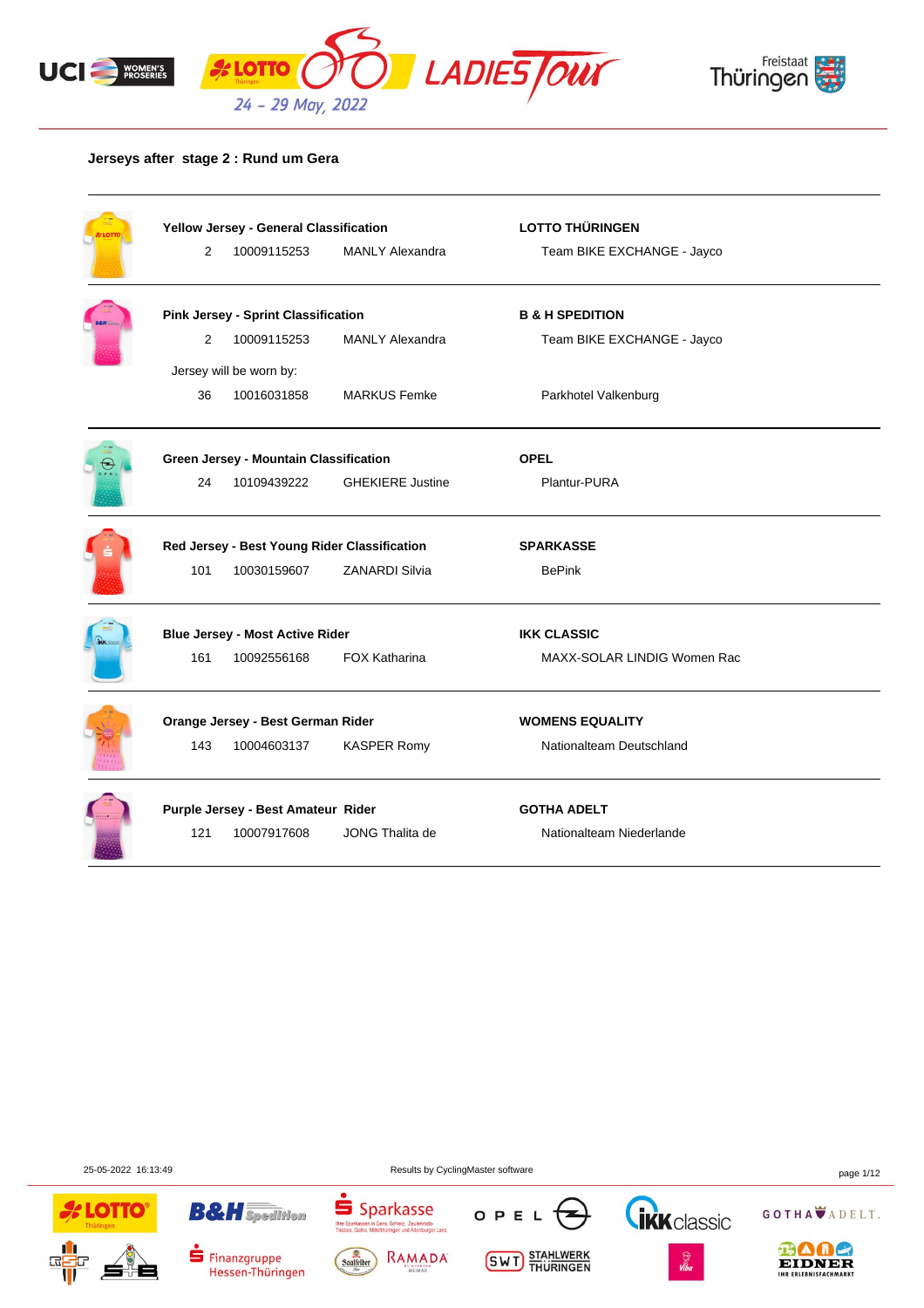





#### **Result Stage 2 : Rund um Gera**

*Distance: 99.6 km Average speed of the winner: 36.896 km/h Number of starters: 97 Riders abandoning the race: 2*

| Pos            | Nr  | <b>UCI ID</b> | Surname, Name                                               | Team                             | Cat | Time    | Gap  | <b>Bonus</b> |
|----------------|-----|---------------|-------------------------------------------------------------|----------------------------------|-----|---------|------|--------------|
| 1              | 3   | 10007808682   | <b>BAKER Georgia</b>                                        | Team BIKE EXCHANGE - Jayco       |     | 2:41:58 |      | 10"          |
| $\overline{c}$ | 13  | 10007278822   | <b>CONFALONIERI Maria Giulia</b>                            | CERATIZIT - WNT Pro Cycling Team |     | 2:41:58 |      | 6"           |
| 3              | 36  | 10016031858   | <b>MARKUS Femke</b>                                         | Parkhotel Valkenburg             |     | 2:41:58 |      | 4"           |
| 4              | 1   | 10011138311   | ROSEMAN-GANNON Ruby                                         | Team BIKE EXCHANGE - Jayco       |     | 2:41:58 |      |              |
| 5              | 52  | 10010171543   | GASKJENN Ingvild                                            | Team Coop-Hitec Products         |     | 2:41:58 |      |              |
| 6              | 143 | 10004603137   | <b>KASPER Romy</b>                                          | Nationalteam Deutschland         |     | 2:41:58 |      |              |
| $\overline{7}$ | 2   | 10009115253   | <b>MANLY Alexandra</b>                                      | Team BIKE EXCHANGE - Jayco       |     | 2:41:58 |      |              |
| 8              | 81  | 10029808282   | <b>BARIANI</b> Giorgia                                      | Top Girls Fassa Bortolo          |     | 2:41:58 |      |              |
| 9              | 45  | 10014189262   | <b>VERHULST Gladys</b>                                      | Le Col - Wahoo                   |     | 2:41:58 |      |              |
| 10             | 112 | 10009861951   | <b>DOCX Mieke</b>                                           | Lotto Soudal Ladies              |     | 2:41:58 |      |              |
| 11             | 101 | 10030159607   | <b>ZANARDI Silvia</b>                                       | <b>BePink</b>                    |     | 2:41:58 |      |              |
| 12             | 91  | 10087839746   | <b>FRAIN Nicole</b>                                         | Roxsolt Liv Sram                 |     | 2:41:58 |      |              |
| 13             | 42  | 10010199330   | <b>HOLDEN Elizabeth</b>                                     | Le Col - Wahoo                   |     | 2:41:58 |      |              |
| 14             | 125 | 10059824126   | EMPEL Fem van                                               | Nationalteam Niederlande         |     | 2:41:58 |      |              |
| 15             | 4   | 10008672689   | FIDANZA Arianna                                             | Team BIKE EXCHANGE - Jayco       |     | 2:41:58 |      |              |
| 16             | 21  | 10003293940   | <b>CANT Sanne</b>                                           | Plantur-PURA                     |     | 2:41:58 |      |              |
| 17             | 15  | 10016000536   | TEUTENBERG Lea Lin                                          | CERATIZIT - WNT Pro Cycling Team |     | 2:41:58 |      |              |
| 18             | 65  | 10009817895   | <b>RICHIOUD Greta</b>                                       | Arkea Pro Cycling Team           |     | 2:41:58 |      |              |
| 19             | 132 | 10064983920   | GOOSSENS Marthe                                             | Nationalteam Belgien             |     | 2:41:58 |      |              |
| 20             | 133 |               | VAN EYNDE Fien                                              | Nationalteam Belgien             |     | 2:41:58 |      |              |
|                |     | 10083955504   |                                                             |                                  |     |         |      |              |
| 21             | 22  | 10009857305   | ALVARADO Ceylin                                             | Plantur-PURA                     |     | 2:41:58 |      |              |
| 22             | 135 | 10059925873   | <b>MEERTENS Lone</b>                                        | Nationalteam Belgien             |     | 2:41:58 |      |              |
| 23             | 121 | 10007917608   | JONG Thalita de                                             | Nationalteam Niederlande         | A   | 2:41:58 |      |              |
| 24             | 146 | 10054429714   | RIEDMANN Linda                                              | Nationalteam Deutschland         |     | 2:41:58 |      |              |
| 25             | 54  | 10020423332   | JØRGENSEN Tiril                                             | Team Coop-Hitec Products         |     | 2:41:58 |      |              |
| 26             | 44  | 10086486796   | <b>TOWERS Alice</b>                                         | Le Col - Wahoo                   |     | 2:41:58 |      |              |
| 27             | 35  | 10015510381   | HAAFTEN Kirstie van                                         | Parkhotel Valkenburg             |     | 2:41:58 |      |              |
| 28             | 14  | 10009639962   | LACH Marta                                                  | CERATIZIT - WNT Pro Cycling Team |     | 2:41:58 |      |              |
| 29             | 84  | 10014963040   | SILVESTRI Debora                                            | Top Girls Fassa Bortolo          |     | 2:41:58 |      |              |
| 30             | 71  | 10015334771   | <b>BAUERNFEIND Ricarda</b>                                  | <b>CANYON//SRAM Generation</b>   |     | 2:41:58 |      |              |
| 31             | 24  | 10109439222   | <b>GHEKIERE Justine</b>                                     | Plantur-PURA                     |     | 2:41:58 |      |              |
| 32             | 105 | 10028734212   | <b>VITILLO Matilde</b>                                      | <b>BePink</b>                    |     | 2:41:58 |      |              |
| 33             | 34  | 10022772146   | <b>BREDEWOLD Mischa</b>                                     | Parkhotel Valkenburg             |     | 2:41:58 |      |              |
| 34             | 83  | 10014963848   | <b>MARTURANO Greta</b>                                      | Top Girls Fassa Bortolo          |     | 2:41:58 |      |              |
| 35             | 31  | 10022698485   | <b>GERRITSE Femke</b>                                       | Parkhotel Valkenburg             |     | 2:41:58 |      |              |
| 36             | 11  | 10004602935   | <b>BRENNAUER Lisa</b>                                       | CERATIZIT - WNT Pro Cycling Team |     | 2:41:58 |      |              |
| 37             | 51  | 10022447396   | <b>ANDERSSON Caroline</b>                                   | Team Coop-Hitec Products         |     | 2:41:58 |      |              |
| 38             | 46  | 10123257476   | AGT Eva van                                                 | Le Col - Wahoo                   |     | 2:41:58 |      |              |
| 39             | 122 | 10091217366   | <b>OUDEMAN Maud</b>                                         | Nationalteam Niederlande         |     | 2:41:58 |      |              |
| 40             | 62  | 10088433466   | <b>BIRIUKOVA Yulija</b>                                     | Arkea Pro Cycling Team           |     | 2:41:58 |      |              |
| 41             | 126 | 10014217150   | ADEGEEST Loes                                               | Nationalteam Niederlande         |     | 2:41:58 |      |              |
| 42             | 63  | 10011033732   | <b>MORICHON Anaïs</b>                                       | Arkea Pro Cycling Team           |     | 2:41:58 |      |              |
| 43             | 92  | 10014838051   | <b>BARROW Justine</b>                                       | Roxsolt Liv Sram                 |     | 2:41:58 |      |              |
| 44             | 106 | 10015335377   | HÁJKOVÁ Markéta                                             | BePink                           |     | 2:41:58 |      |              |
| 45             | 114 | 10064951483   | <b>GIELKENS Esmée</b>                                       | Lotto Soudal Ladies              |     | 2:41:58 |      |              |
| 46             | 66  | 10066772861   | <b>FOUQUENET Amandine</b>                                   | Arkea Pro Cycling Team           |     | 2:41:58 |      |              |
| 47             | 113 | 10062630153   | <b>GEURTS Mijntje</b>                                       | Lotto Soudal Ladies              |     | 2:41:58 |      |              |
| 48             | 86  | 10067801061   | PALAZZI Alice                                               | Top Girls Fassa Bortolo          |     | 2:41:58 |      |              |
| 49             | 64  | 10014322739   | <b>COSTON Morgane</b>                                       | Arkea Pro Cycling Team           |     | 2:41:58 |      |              |
| 50             | 33  | 10022814279   | ROOIJEN Anne van                                            | Parkhotel Valkenburg             |     | 2:41:58 |      |              |
| 51             | 26  | 10016491596   | VELDE Julie van de                                          | Plantur-PURA                     |     | 2:42:10 | 0:12 |              |
| 52             | 73  | 10009859325   | <b>ESPINOLA SALINAS Agua Marina CANYON//SRAM Generation</b> |                                  |     | 2:42:17 | 0:19 |              |
| 53             | 41  | 10009750096   | CHRISTIAN Anna                                              | Le Col - Wahoo                   |     | 2:44:12 | 2:14 |              |
| 54             | 25  | 10009081204   | SÜßEMILCH Laura                                             | Plantur-PURA                     |     | 2:44:12 | 2:14 |              |
| 55             | 12  | 10010169220   | <b>BRAUßE Franziska</b>                                     | CERATIZIT - WNT Pro Cycling Team |     | 2:44:12 | 2:14 |              |
| 56             | 55  | 10019631871   | <b>MOHR Mari Hole</b>                                       | Team Coop-Hitec Products         |     | 2:44:12 | 2:14 |              |
|                |     |               |                                                             |                                  |     |         |      |              |

25-05-2022 16:13:49 Results by CyclingMaster software page 2/12





**B&H** Spedition



s<br>en in Gera, Schleiz, Zeulenroda-<br>ha, Mittelthüringen und Altenburger Land

 $S<sub>parkasse</sub>$ 

**Thre Span**<br>Triphae







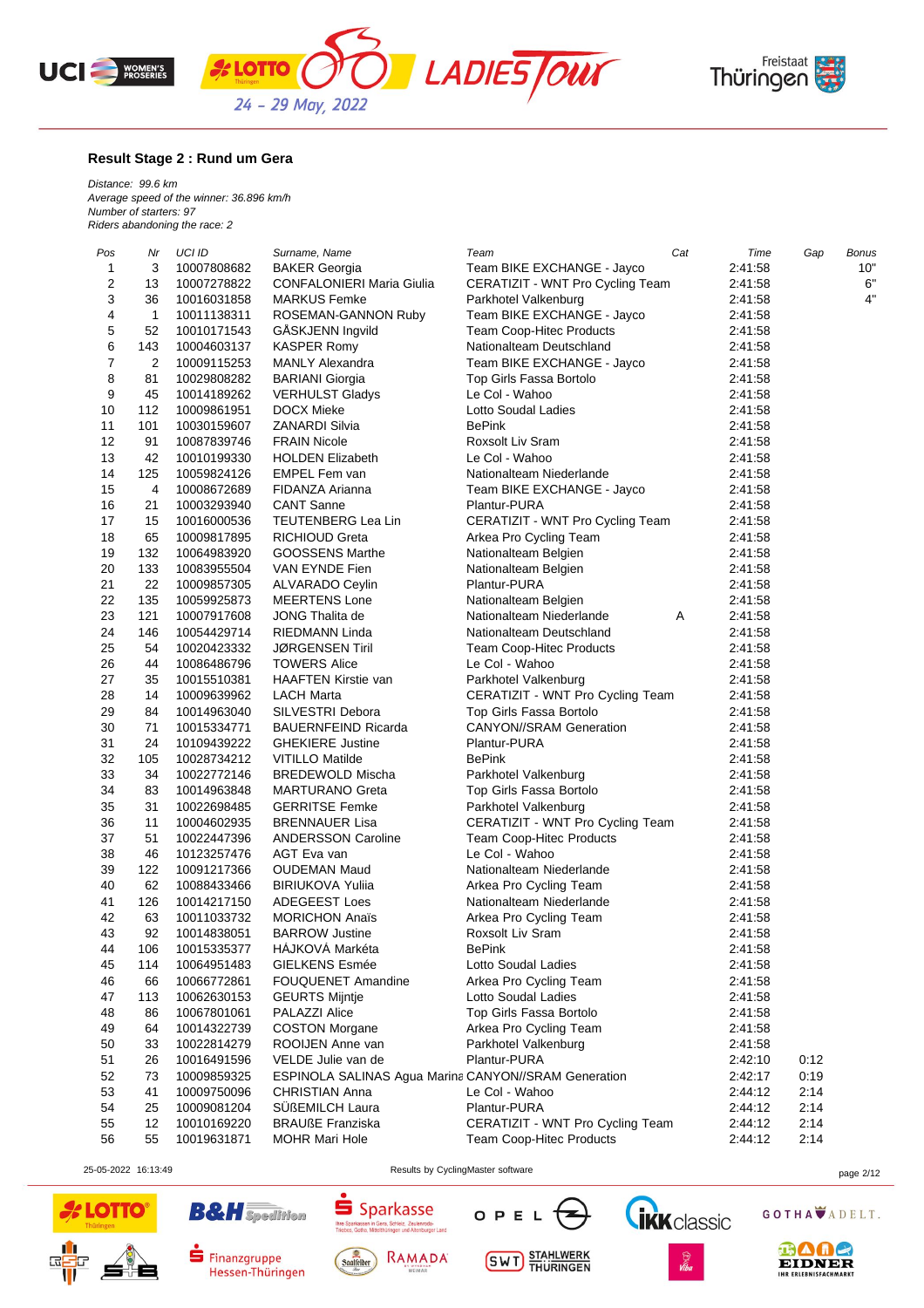





| Pos | Nr  | <b>UCI ID</b> | Surname, Name            | Team                             | Cat | Time    | Gap        | <b>Bonus</b> |
|-----|-----|---------------|--------------------------|----------------------------------|-----|---------|------------|--------------|
| 57  | 43  | 10058506340   | <b>KING Eluned</b>       | Le Col - Wahoo                   |     | 2:44:30 | 2:32       |              |
| 58  | 161 | 10092556168   | <b>FOX Katharina</b>     | MAXX-SOLAR LINDIG Women Racin A  |     | 2:44:30 | 2:32       |              |
| 59  | 32  | 10023144483   | <b>NOOIJEN Lieke</b>     | Parkhotel Valkenburg             |     | 2:44:30 | 2:32       |              |
| 60  | 154 | 10036382660   | <b>KRAHL Judith</b>      | <b>Team Stuttgart</b>            | Α   | 2:44:30 | 2:32       |              |
| 61  | 124 | 10023376071   | WETERING Carola van de   | Nationalteam Niederlande         |     | 2:44:30 | 2:32       |              |
| 62  | 23  | 10008082912   | <b>WORST Annemarie</b>   | Plantur-PURA                     |     | 2:44:30 | 2:32       |              |
| 63  | 75  | 10078069422   | <b>SHARPE Llori</b>      | <b>CANYON//SRAM Generation</b>   |     | 2:44:30 | 2:32       |              |
| 64  | 155 | 10055683135   | <b>LANTZSCH Selma</b>    | <b>Team Stuttgart</b>            | Α   | 2:48:10 | 6:12       |              |
| 65  | 16  | 10036382559   | <b>SEIDEL Clea</b>       | CERATIZIT - WNT Pro Cycling Team |     | 2:50:17 | 8:19       |              |
| 66  | 123 | 10023161560   | <b>HENGEVELD Daniek</b>  | Nationalteam Niederlande         |     | 2:50:29 | 8:31       |              |
| 67  | 166 | 10099254525   | <b>STARK Michelle</b>    | MAXX-SOLAR LINDIG Women Racir A  |     | 2:50:29 | 8:31       |              |
| 68  | 141 | 10036547863   | <b>BUCH Hannah</b>       | Nationalteam Deutschland         |     | 2:50:54 | 8:56       |              |
| 69  | 156 | 10051579126   | <b>STELLING Victoria</b> | <b>Team Stuttgart</b>            | Α   | 2:50:54 | 8:56       |              |
| 70  | 163 | 10048561416   | <b>SCHOPPE Olivia</b>    | MAXX-SOLAR LINDIG Women Racir A  |     | 2:50:54 | 8:56       |              |
| 71  | 144 | 10036432776   | <b>STERN Friederike</b>  | Nationalteam Deutschland         |     | 2:50:54 | 8:56       |              |
| 72  | 104 | 10030483848   | <b>CRESTANELLO Lara</b>  | <b>BePink</b>                    |     | 2:50:54 | 8:56       |              |
| 73  | 151 | 10036352247   | <b>DOPJANS Hanna</b>     | <b>Team Stuttgart</b>            | Α   | 2:50:54 | 8:56       |              |
| 74  | 116 | 10010200845   | <b>WATERREUS Kylie</b>   | Lotto Soudal Ladies              |     | 2:50:54 | 8:56       |              |
| 75  | 102 | 10067575638   | <b>TEOLIS Jade</b>       | <b>BePink</b>                    |     | 2:50:54 | 8:56       |              |
| 76  | 115 | 10065040807   | <b>VERVLOET Sterre</b>   | Lotto Soudal Ladies              |     | 2:50:54 | 8:56       |              |
| 77  | 131 | 10009777681   | <b>DELBAERE</b> Fien     | Nationalteam Belgien             |     | 2:50:54 | 8:56       |              |
| 78  | 85  | 10030291666   | <b>MONTICOLO Iris</b>    | Top Girls Fassa Bortolo          |     | 2:50:54 | 8:56       |              |
| 79  | 142 | 10054101227   | JÄHRIG Fabienne          | Nationalteam Deutschland         | Α   | 2:50:54 | 8:56       |              |
| 80  | 103 | 10029945904   | <b>BRUFANI Letizia</b>   | <b>BePink</b>                    |     | 2:50:54 | 8:56       |              |
| 81  | 153 | 10036347496   | <b>KASTENHUBER Sarah</b> | <b>Team Stuttgart</b>            | A   | 2:50:54 | 8:56       |              |
| 82  | 165 | 10015539986   | <b>SCHULZ Tina</b>       | MAXX-SOLAR LINDIG Women Racir A  |     | 2:50:54 | 8:56       |              |
| 83  | 145 | 10036438537   | <b>REIßNER Lena</b>      | Nationalteam Deutschland         |     | 2:50:54 | 8:56       |              |
| 84  | 53  | 10092910321   | <b>IVERSEN Ane</b>       | <b>Team Coop-Hitec Products</b>  |     | 2:50:54 | 8:56       |              |
| 85  | 134 | 10009126266   | <b>VERDONSCHOT Laura</b> | Nationalteam Belgien             | Α   | 2:50:54 | 8:56       |              |
| 86  | 152 | 10075497710   | PÖHL Kerstin             | <b>Team Stuttgart</b>            | A   | 2:50:54 | 8:56       |              |
| 87  | 5   | 10078996780   | <b>CAMPBELL Teniel</b>   | Team BIKE EXCHANGE - Jayco       |     | 2:50:54 | 8:56       |              |
| 88  | 136 | 10023335857   | <b>KNAVEN Senne</b>      | Nationalteam Belgien             |     | 2:50:54 | 8:56       |              |
| 89  | 164 | 10086772241   | <b>HILD Amelie</b>       | MAXX-SOLAR LINDIG Women Racir A  |     | 2:50:54 | 8:56       |              |
| 90  | 162 | 10005316590   | <b>VENTKER Lydia</b>     | MAXX-SOLAR LINDIG Women Racir A  |     | 2:50:54 | 8:56       |              |
| 91  | 94  | 10124124921   | <b>ALLEN Jacqueline</b>  | Roxsolt Liv Sram                 |     | 2:56:06 | 14:08      |              |
| 92  | 82  | 10029383102   | MICHIELETTO Vanessa      | Top Girls Fassa Bortolo          |     | 2:59:23 | 17:25      |              |
| 93  | 56  | 10010790121   | <b>RIFFEL Christa</b>    | Team Coop-Hitec Products         |     | 2:59:23 | 17:25      |              |
| 94  | 74  | 10076897338   | NZAYISENGA Valentine     | <b>CANYON//SRAM Generation</b>   |     | 3:01:49 | 19:51      |              |
| 95  | 93  | 10112270713   | <b>FIELD Matilda</b>     | Roxsolt Liv Sram                 |     | 3:02:27 | 20:29      |              |
|     | 61  | 10002523701   | <b>BECKER Charlotte</b>  | Arkea Pro Cycling Team           |     |         | DNF        |              |
|     | 111 | 10071314582   | <b>BRANDT Eefje</b>      | Lotto Soudal Ladies              |     |         | <b>DNF</b> |              |

25-05-2022 16:13:49 Results by CyclingMaster software page 3/12



**B&H** Spedition  $\blacksquare$  Finanzgruppe

Hessen-Thüringen





**SWT** STAHLWERK





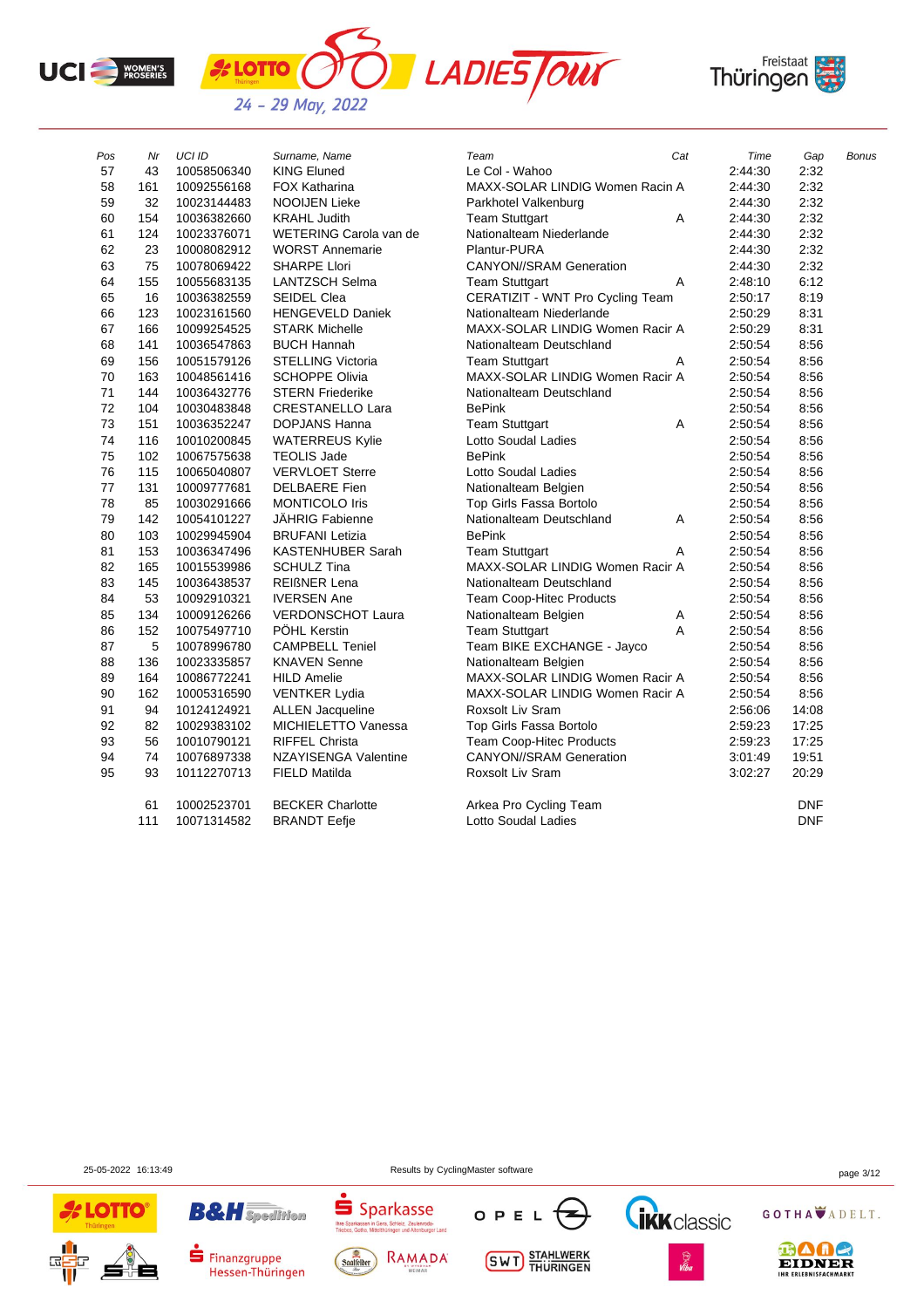





## **Individual Classification by Time after Stage 2 : Rund um Gera**

*<u>ELOTTO</u>* 

| Pos            | Nr  | UCI ID      | Surname, Name                                        | Team                             | Cat | Time    | Gap  | <b>Bonus</b> |
|----------------|-----|-------------|------------------------------------------------------|----------------------------------|-----|---------|------|--------------|
| 1              | 2   | 10009115253 | <b>MANLY Alexandra</b>                               | Team BIKE EXCHANGE - Jayco       |     | 5:14:09 |      | 3"           |
| $\overline{c}$ | 36  | 10016031858 | <b>MARKUS Femke</b>                                  | Parkhotel Valkenburg             |     | 5:14:15 | 0:06 | 4"           |
| 3              | 13  | 10007278822 | <b>CONFALONIERI Maria Giulia</b>                     | CERATIZIT - WNT Pro Cycling Team |     | 5:14:17 | 0:08 | 6"           |
| 4              | 1   | 10011138311 | ROSEMAN-GANNON Ruby                                  | Team BIKE EXCHANGE - Jayco       |     | 5:14:21 | 0:12 |              |
| 5              | 101 | 10030159607 | ZANARDI Silvia                                       | <b>BePink</b>                    |     | 5:14:21 |      |              |
| 6              | 42  | 10010199330 | <b>HOLDEN Elizabeth</b>                              | Le Col - Wahoo                   |     | 5:14:23 | 0:14 |              |
| $\overline{7}$ | 14  | 10009639962 | <b>LACH Marta</b>                                    | CERATIZIT - WNT Pro Cycling Team |     | 5:14:24 | 0:15 | 1"           |
| 8              | 52  | 10010171543 | GASKJENN Ingvild                                     | <b>Team Coop-Hitec Products</b>  |     | 5:14:25 | 0:16 |              |
| 9              | 143 | 10004603137 | KASPER Romy                                          | Nationalteam Deutschland         |     | 5:14:25 |      |              |
| 10             | 45  | 10014189262 | <b>VERHULST Gladys</b>                               | Le Col - Wahoo                   |     | 5:14:25 |      |              |
| 11             | 21  | 10003293940 | <b>CANT Sanne</b>                                    | Plantur-PURA                     |     | 5:14:25 |      |              |
| 12             | 125 | 10059824126 | EMPEL Fem van                                        | Nationalteam Niederlande         |     | 5:14:25 |      |              |
| 13             | 132 | 10064983920 | GOOSSENS Marthe                                      | Nationalteam Belgien             |     | 5:14:25 |      |              |
| 14             | 65  | 10009817895 | RICHIOUD Greta                                       | Arkea Pro Cycling Team           |     | 5:14:25 |      |              |
| 15             | 146 | 10054429714 | RIEDMANN Linda                                       | Nationalteam Deutschland         |     | 5:14:25 |      |              |
|                |     | 10022772146 |                                                      |                                  |     |         |      |              |
| 16             | 34  |             | <b>BREDEWOLD Mischa</b>                              | Parkhotel Valkenburg             |     | 5:14:25 |      |              |
| 17             | 22  | 10009857305 | ALVARADO Ceylin                                      | Plantur-PURA                     |     | 5:14:25 |      |              |
| 18             | 91  | 10087839746 | <b>FRAIN Nicole</b>                                  | Roxsolt Liv Sram                 |     | 5:14:25 |      |              |
| 19             | 4   | 10008672689 | FIDANZA Arianna                                      | Team BIKE EXCHANGE - Jayco       |     | 5:14:25 |      |              |
| 20             | 135 | 10059925873 | <b>MEERTENS Lone</b>                                 | Nationalteam Belgien             |     | 5:14:25 |      |              |
| 21             | 54  | 10020423332 | JØRGENSEN Tiril                                      | Team Coop-Hitec Products         |     | 5:14:25 |      |              |
| 22             | 31  | 10022698485 | <b>GERRITSE Femke</b>                                | Parkhotel Valkenburg             |     | 5:14:25 |      |              |
| 23             | 24  | 10109439222 | <b>GHEKIERE Justine</b>                              | Plantur-PURA                     |     | 5:14:25 |      |              |
| 24             | 71  | 10015334771 | <b>BAUERNFEIND Ricarda</b>                           | <b>CANYON//SRAM Generation</b>   |     | 5:14:25 |      |              |
| 25             | 84  | 10014963040 | SILVESTRI Debora                                     | Top Girls Fassa Bortolo          |     | 5:14:25 |      |              |
| 26             | 35  | 10015510381 | <b>HAAFTEN Kirstie van</b>                           | Parkhotel Valkenburg             |     | 5:14:25 |      |              |
| 27             | 63  | 10011033732 | <b>MORICHON Anaïs</b>                                | Arkea Pro Cycling Team           |     | 5:14:25 |      |              |
| 28             | 83  | 10014963848 | <b>MARTURANO Greta</b>                               | Top Girls Fassa Bortolo          |     | 5:14:25 |      |              |
| 29             | 126 | 10014217150 | <b>ADEGEEST Loes</b>                                 | Nationalteam Niederlande         |     | 5:14:25 |      |              |
| 30             | 51  | 10022447396 | <b>ANDERSSON Caroline</b>                            | Team Coop-Hitec Products         |     | 5:14:25 |      |              |
| 31             | 44  | 10086486796 | <b>TOWERS Alice</b>                                  | Le Col - Wahoo                   |     | 5:14:32 | 0:23 |              |
| 32             | 46  | 10123257476 | AGT Eva van                                          | Le Col - Wahoo                   |     | 5:14:32 |      |              |
| 33             | 62  | 10088433466 | <b>BIRIUKOVA Yulija</b>                              | Arkea Pro Cycling Team           |     | 5:14:32 |      |              |
| 34             | 92  | 10014838051 | <b>BARROW Justine</b>                                | Roxsolt Liv Sram                 |     | 5:14:32 |      |              |
| 35             | 113 | 10062630153 | <b>GEURTS Mijntje</b>                                | Lotto Soudal Ladies              |     | 5:14:32 |      |              |
| 36             | 66  | 10066772861 | <b>FOUQUENET Amandine</b>                            | Arkea Pro Cycling Team           |     | 5:14:32 |      |              |
| 37             | 122 | 10091217366 | <b>OUDEMAN Maud</b>                                  | Nationalteam Niederlande         |     | 5:14:39 | 0:30 |              |
| 38             | 64  | 10014322739 |                                                      | Arkea Pro Cycling Team           |     |         |      |              |
|                |     |             | <b>COSTON Morgane</b>                                |                                  |     | 5:14:39 |      | 3"           |
| 39             | 26  | 10016491596 | VELDE Julie van de                                   | Plantur-PURA                     |     | 5:14:41 | 0:32 |              |
| 40             | 41  | 10009750096 | <b>CHRISTIAN Anna</b>                                | Le Col - Wahoo                   |     | 5:16:53 | 2:44 |              |
| 41             | 154 | 10036382660 | <b>KRAHL Judith</b>                                  | <b>Team Stuttgart</b>            | Α   | 5:16:57 | 2:48 |              |
| 42             | 161 | 10092556168 | FOX Katharina                                        | MAXX-SOLAR LINDIG Women Racii A  |     | 5:17:01 | 2:52 | 3"           |
| 43             | 3   | 10007808682 | <b>BAKER Georgia</b>                                 | Team BIKE EXCHANGE - Jayco       |     | 5:18:13 | 4:04 | 10"          |
| 44             | 112 | 10009861951 | DOCX Mieke                                           | Lotto Soudal Ladies              |     | 5:18:19 | 4:10 |              |
| 45             | 106 | 10015335377 | HÁJKOVÁ Markéta                                      | <b>BePink</b>                    |     | 5:18:19 |      |              |
| 46             | 81  | 10029808282 | <b>BARIANI Giorgia</b>                               | Top Girls Fassa Bortolo          |     | 5:18:22 | 4:13 |              |
| 47             | 15  | 10016000536 | TEUTENBERG Lea Lin                                   | CERATIZIT - WNT Pro Cycling Team |     | 5:18:23 | 4:14 |              |
| 48             | 121 | 10007917608 | JONG Thalita de                                      | Nationalteam Niederlande         | Α   | 5:18:23 |      |              |
| 49             | 11  | 10004602935 | <b>BRENNAUER Lisa</b>                                | CERATIZIT - WNT Pro Cycling Team |     | 5:18:23 |      |              |
| 50             | 105 | 10028734212 | <b>VITILLO Matilde</b>                               | <b>BePink</b>                    |     | 5:18:23 |      |              |
| 51             | 12  | 10010169220 | <b>BRAUßE Franziska</b>                              | CERATIZIT - WNT Pro Cycling Team |     | 5:20:37 | 6:28 |              |
| 52             | 25  | 10009081204 | SÜßEMILCH Laura                                      | Plantur-PURA                     |     | 5:20:37 |      |              |
| 53             | 133 | 10083955504 | VAN EYNDE Fien                                       | Nationalteam Belgien             |     | 5:20:55 | 6:46 |              |
| 54             | 33  | 10022814279 | ROOIJEN Anne van                                     | Parkhotel Valkenburg             |     | 5:20:55 |      |              |
| 55             | 114 | 10064951483 | <b>GIELKENS Esmée</b>                                | Lotto Soudal Ladies              |     | 5:20:55 |      |              |
| 56             | 86  | 10067801061 | PALAZZI Alice                                        | Top Girls Fassa Bortolo          |     | 5:20:55 |      |              |
| 57             | 55  | 10019631871 | <b>MOHR Mari Hole</b>                                | Team Coop-Hitec Products         |     | 5:23:09 | 9:00 |              |
| 58             | 43  | 10058506340 | <b>KING Eluned</b>                                   | Le Col - Wahoo                   |     | 5:23:27 | 9:18 |              |
| 59             | 32  | 10023144483 | <b>NOOIJEN Lieke</b>                                 | Parkhotel Valkenburg             |     | 5:23:27 |      |              |
| 60             | 73  |             |                                                      |                                  |     |         |      | 2"           |
|                |     | 10009859325 | ESPINOLA SALINAS Agua Marina CANYON//SRAM Generation |                                  |     | 5:23:36 | 9:27 |              |

25-05-2022 16:13:49 Results by CyclingMaster software page 4/12





**B&H** Spedition



 $S<sub>parkasse</sub>$ 

Thre Sp

J d T K d SSC<br>Gera, Schleiz, Zeulenroda-<br>ttelthüringen und Altenburger Land







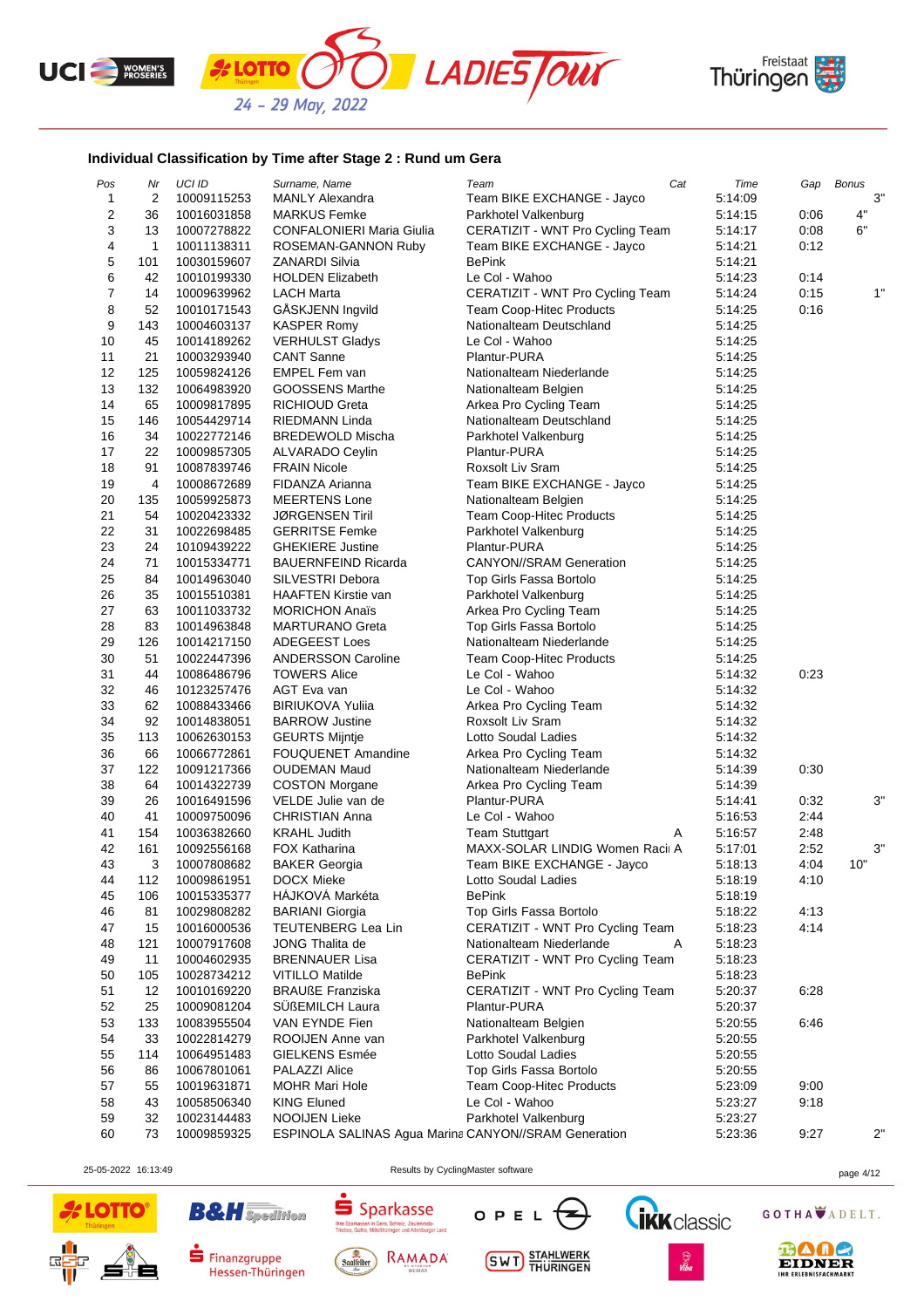





| Pos | Nr  | <b>UCI ID</b> | Surname, Name            | Team                             | Cat | Time    | Gap   | <b>Bonus</b> |
|-----|-----|---------------|--------------------------|----------------------------------|-----|---------|-------|--------------|
| 61  | 5   | 10078996780   | <b>CAMPBELL Teniel</b>   | Team BIKE EXCHANGE - Jayco       |     | 5:23:43 | 9:34  |              |
| 62  | 23  | 10008082912   | <b>WORST Annemarie</b>   | Plantur-PURA                     |     | 5:25:34 | 11:25 |              |
| 63  | 124 | 10023376071   | WETERING Carola van de   | Nationalteam Niederlande         |     | 5:25:51 | 11:42 |              |
| 64  | 163 | 10048561416   | <b>SCHOPPE Olivia</b>    | MAXX-SOLAR LINDIG Women Racii A  |     | 5:27:15 | 13:06 |              |
| 65  | 116 | 10010200845   | <b>WATERREUS Kylie</b>   | Lotto Soudal Ladies              |     | 5:27:15 |       |              |
| 66  | 16  | 10036382559   | <b>SEIDEL Clea</b>       | CERATIZIT - WNT Pro Cycling Team |     | 5:29:14 | 15:05 |              |
| 67  | 166 | 10099254525   | <b>STARK Michelle</b>    | MAXX-SOLAR LINDIG Women Racii A  |     | 5:29:26 | 15:17 |              |
| 68  | 155 | 10055683135   | <b>LANTZSCH Selma</b>    | <b>Team Stuttgart</b>            | Α   | 5:29:31 | 15:22 |              |
| 69  | 75  | 10078069422   | <b>SHARPE Llori</b>      | <b>CANYON//SRAM Generation</b>   |     | 5:29:31 |       |              |
| 70  | 151 | 10036352247   | <b>DOPJANS Hanna</b>     | <b>Team Stuttgart</b>            | A   | 5:29:51 | 15:42 |              |
| 71  | 103 | 10029945904   | <b>BRUFANI Letizia</b>   | <b>BePink</b>                    |     | 5:29:51 |       |              |
| 72  | 123 | 10023161560   | <b>HENGEVELD Daniek</b>  | Nationalteam Niederlande         |     | 5:31:50 | 17:41 |              |
| 73  | 141 | 10036547863   | <b>BUCH Hannah</b>       | Nationalteam Deutschland         |     | 5:32:15 | 18:06 |              |
| 74  | 156 | 10051579126   | <b>STELLING Victoria</b> | <b>Team Stuttgart</b>            | A   | 5:32:15 |       |              |
| 75  | 144 | 10036432776   | <b>STERN Friederike</b>  | Nationalteam Deutschland         |     | 5:32:15 |       |              |
| 76  | 102 | 10067575638   | <b>TEOLIS Jade</b>       | <b>BePink</b>                    |     | 5:32:15 |       |              |
| 77  | 115 | 10065040807   | <b>VERVLOET Sterre</b>   | Lotto Soudal Ladies              |     | 5:32:15 |       |              |
| 78  | 131 | 10009777681   | <b>DELBAERE</b> Fien     | Nationalteam Belgien             |     | 5:32:15 |       |              |
| 79  | 145 | 10036438537   | <b>REIGNER Lena</b>      | Nationalteam Deutschland         |     | 5:32:15 |       |              |
| 80  | 165 | 10015539986   | <b>SCHULZ Tina</b>       | MAXX-SOLAR LINDIG Women Racii A  |     | 5.32.15 |       |              |
| 81  | 53  | 10092910321   | <b>IVERSEN Ane</b>       | <b>Team Coop-Hitec Products</b>  |     | 5:32:15 |       |              |
| 82  | 152 | 10075497710   | PÖHL Kerstin             | <b>Team Stuttgart</b>            | Α   | 5:32:15 |       |              |
| 83  | 104 | 10030483848   | <b>CRESTANELLO Lara</b>  | <b>BePink</b>                    |     | 5:32:22 | 18:13 |              |
| 84  | 85  | 10030291666   | MONTICOLO Iris           | Top Girls Fassa Bortolo          |     | 5:32:22 |       |              |
| 85  | 153 | 10036347496   | <b>KASTENHUBER Sarah</b> | <b>Team Stuttgart</b>            | A   | 5:32:22 |       |              |
| 86  | 134 | 10009126266   | <b>VERDONSCHOT Laura</b> | Nationalteam Belgien             | A   | 5:32:22 |       |              |
| 87  | 164 | 10086772241   | <b>HILD Amelie</b>       | MAXX-SOLAR LINDIG Women Racii A  |     | 5:32:22 |       |              |
| 88  | 162 | 10005316590   | <b>VENTKER Lydia</b>     | MAXX-SOLAR LINDIG Women Racii A  |     | 5:32:22 |       |              |
| 89  | 142 | 10054101227   | JÄHRIG Fabienne          | Nationalteam Deutschland         | A   | 5:35:58 | 21:49 |              |
| 90  | 136 | 10023335857   | <b>KNAVEN Senne</b>      | Nationalteam Belgien             |     | 5.35.58 |       |              |
| 91  | 93  | 10112270713   | <b>FIELD Matilda</b>     | Roxsolt Liv Sram                 |     | 5:38:48 | 24:39 |              |
| 92  | 94  | 10124124921   | <b>ALLEN Jacqueline</b>  | Roxsolt Liv Sram                 |     | 5:41:10 | 27:01 |              |
| 93  | 82  | 10029383102   | MICHIELETTO Vanessa      | Top Girls Fassa Bortolo          |     | 5:44:27 | 30:18 |              |
| 94  | 56  | 10010790121   | <b>RIFFEL Christa</b>    | <b>Team Coop-Hitec Products</b>  |     | 5:44:27 |       |              |
| 95  | 74  | 10076897338   | NZAYISENGA Valentine     | <b>CANYON//SRAM Generation</b>   |     | 5:47:48 | 33:39 |              |

25-05-2022 16:13:49 Results by CyclingMaster software page 5/12



**B&H** Spedition

 $\blacksquare$  Finanzgruppe

Hessen-Thüringen



RAMADA

Saalfelder



**SWT** STAHLWERK





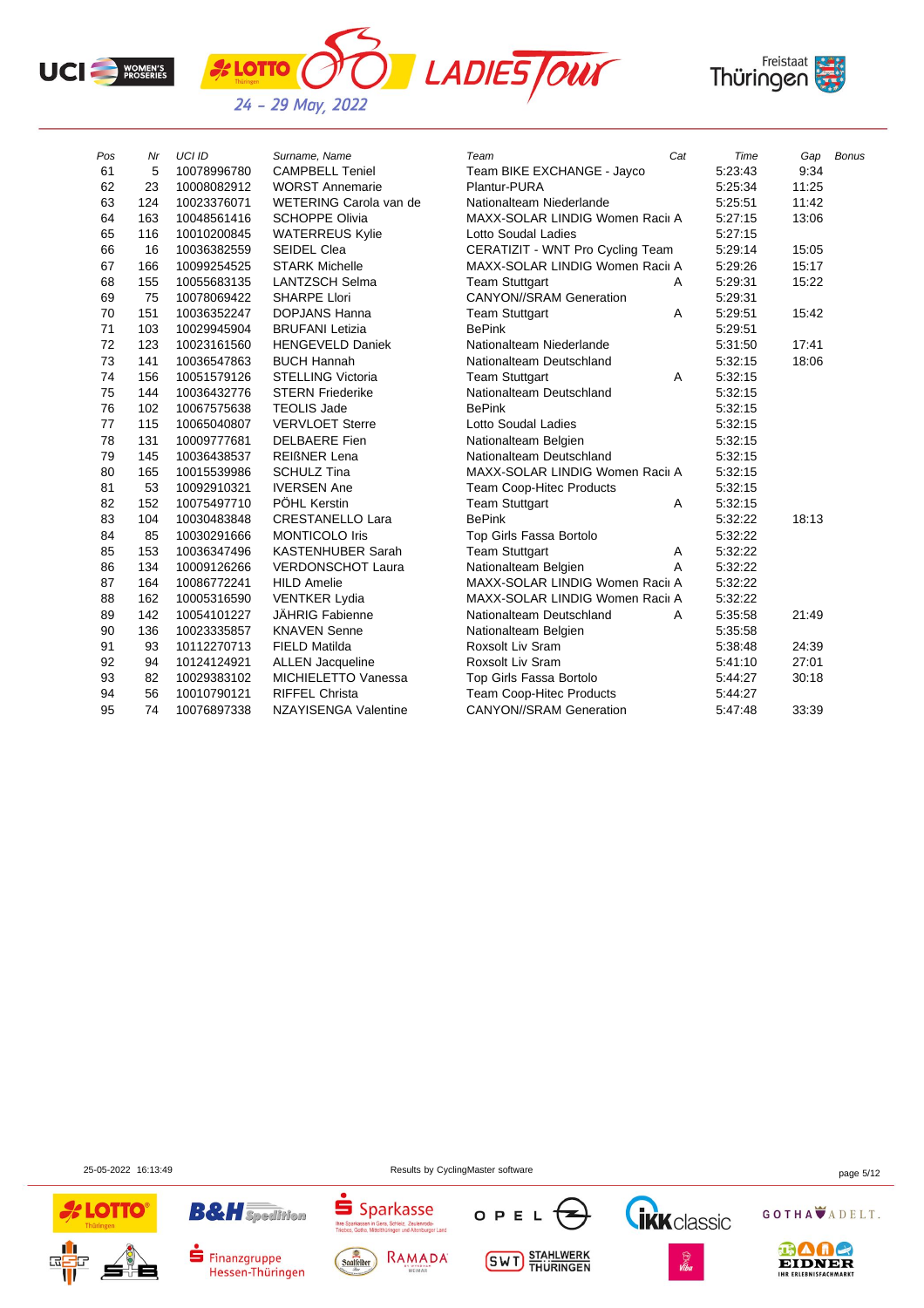





## **Young Riders Result Stage 2 : Rund um Gera**

*L***OTTO** 

| Pos            | Nr  | UCI ID      | Surname, Name               | Team                             | Time    | Gap        |
|----------------|-----|-------------|-----------------------------|----------------------------------|---------|------------|
| $\mathbf{1}$   | 81  | 10029808282 | <b>BARIANI Giorgia</b>      | Top Girls Fassa Bortolo          | 2:41:58 |            |
| $\overline{c}$ | 101 | 10030159607 | <b>ZANARDI Silvia</b>       | <b>BePink</b>                    | 2:41:58 |            |
| 3              | 125 | 10059824126 | EMPEL Fem van               | Nationalteam Niederlande         | 2:41:58 |            |
| 4              | 132 | 10064983920 | <b>GOOSSENS Marthe</b>      | Nationalteam Belgien             | 2:41:58 |            |
| 5              | 146 | 10054429714 | <b>RIEDMANN Linda</b>       | Nationalteam Deutschland         | 2:41:58 |            |
| 6              | 54  | 10020423332 | <b>JØRGENSEN Tiril</b>      | <b>Team Coop-Hitec Products</b>  | 2:41:58 |            |
| 7              | 44  | 10086486796 | <b>TOWERS Alice</b>         | Le Col - Wahoo                   | 2:41:58 |            |
| 8              | 71  | 10015334771 | <b>BAUERNFEIND Ricarda</b>  | <b>CANYON//SRAM Generation</b>   | 2:41:58 |            |
| 9              | 105 | 10028734212 | <b>VITILLO Matilde</b>      | <b>BePink</b>                    | 2:41:58 |            |
| 10             | 34  | 10022772146 | <b>BREDEWOLD Mischa</b>     | Parkhotel Valkenburg             | 2:41:58 |            |
| 11             | 31  | 10022698485 | <b>GERRITSE Femke</b>       | Parkhotel Valkenburg             | 2:41:58 |            |
| 12             | 51  | 10022447396 | <b>ANDERSSON Caroline</b>   | Team Coop-Hitec Products         | 2:41:58 |            |
| 13             | 122 | 10091217366 | <b>OUDEMAN Maud</b>         | Nationalteam Niederlande         | 2:41:58 |            |
| 14             | 106 | 10015335377 | HÁJKOVÁ Markéta             | <b>BePink</b>                    | 2:41:58 |            |
| 15             | 114 | 10064951483 | <b>GIELKENS Esmée</b>       | Lotto Soudal Ladies              | 2:41:58 |            |
| 16             | 66  | 10066772861 | FOUQUENET Amandine          | Arkea Pro Cycling Team           | 2:41:58 |            |
| 17             | 113 | 10062630153 | <b>GEURTS Mijntje</b>       | Lotto Soudal Ladies              | 2:41:58 |            |
| 18             | 86  | 10067801061 | PALAZZI Alice               | Top Girls Fassa Bortolo          | 2:41:58 |            |
| 19             | 33  | 10022814279 | ROOIJEN Anne van            | Parkhotel Valkenburg             | 2:41:58 |            |
| 20             | 55  | 10019631871 | <b>MOHR Mari Hole</b>       | Team Coop-Hitec Products         | 2:44:12 | 2:14       |
| 21             | 43  | 10058506340 | <b>KING Eluned</b>          | Le Col - Wahoo                   | 2:44:30 | 2:32       |
| 22             | 32  | 10023144483 | <b>NOOIJEN Lieke</b>        | Parkhotel Valkenburg             | 2:44:30 | 2:32       |
| 23             | 154 | 10036382660 | <b>KRAHL Judith</b>         | <b>Team Stuttgart</b>            | 2:44:30 | 2:32       |
| 24             | 124 | 10023376071 | WETERING Carola van de      | Nationalteam Niederlande         | 2:44:30 | 2:32       |
| 25             | 75  | 10078069422 | <b>SHARPE Llori</b>         | <b>CANYON//SRAM Generation</b>   | 2:44:30 | 2:32       |
| 26             | 155 | 10055683135 | <b>LANTZSCH Selma</b>       | <b>Team Stuttgart</b>            | 2:48:10 | 6:12       |
| 27             | 16  | 10036382559 | <b>SEIDEL Clea</b>          | CERATIZIT - WNT Pro Cycling Team | 2:50:17 | 8:19       |
| 28             | 123 | 10023161560 | <b>HENGEVELD Daniek</b>     | Nationalteam Niederlande         | 2:50:29 | 8:31       |
| 29             | 141 | 10036547863 | <b>BUCH Hannah</b>          | Nationalteam Deutschland         | 2:50:54 | 8:56       |
| 30             | 156 | 10051579126 | <b>STELLING Victoria</b>    | <b>Team Stuttgart</b>            | 2:50:54 | 8:56       |
| 31             | 163 | 10048561416 | <b>SCHOPPE Olivia</b>       | MAXX-SOLAR LINDIG Women Racing   | 2:50:54 | 8:56       |
| 32             | 144 | 10036432776 | <b>STERN Friederike</b>     | Nationalteam Deutschland         | 2:50:54 | 8:56       |
| 33             | 104 | 10030483848 | <b>CRESTANELLO Lara</b>     | <b>BePink</b>                    | 2:50:54 | 8:56       |
| 34             | 151 | 10036352247 | DOPJANS Hanna               | <b>Team Stuttgart</b>            | 2:50:54 | 8:56       |
| 35             | 102 | 10067575638 | <b>TEOLIS Jade</b>          | <b>BePink</b>                    | 2:50:54 | 8:56       |
| 36             | 115 | 10065040807 | <b>VERVLOET Sterre</b>      | Lotto Soudal Ladies              | 2:50:54 | 8:56       |
| 37             | 85  | 10030291666 | <b>MONTICOLO Iris</b>       | Top Girls Fassa Bortolo          | 2:50:54 | 8:56       |
| 38             | 142 | 10054101227 | <b>JAHRIG Fabienne</b>      | Nationalteam Deutschland         | 2:50:54 | 8:56       |
| 39             | 103 | 10029945904 | <b>BRUFANI Letizia</b>      | <b>BePink</b>                    | 2:50:54 | 8:56       |
| 40             | 153 | 10036347496 | <b>KASTENHUBER Sarah</b>    | <b>Team Stuttgart</b>            | 2:50:54 | 8:56       |
| 41             | 145 | 10036438537 | <b>REIßNER Lena</b>         | Nationalteam Deutschland         | 2:50:54 | 8:56       |
| 42             | 136 | 10023335857 | <b>KNAVEN Senne</b>         | Nationalteam Belgien             | 2:50:54 | 8:56       |
| 43             | 74  | 10076897338 | <b>NZAYISENGA Valentine</b> | <b>CANYON//SRAM Generation</b>   | 3:01:49 | 19:51      |
|                | 111 | 10071314582 | <b>BRANDT Eefje</b>         | Lotto Soudal Ladies              |         | <b>DNF</b> |



25-05-2022 16:13:49 Results by CyclingMaster software page 6/12





Finanzgruppe Hessen-Thüringen

**B&H** Spedition



**Thre Spanner** 

Sparkasse

Jd | Kd SSC<br>| Gera, Schleiz, Zeulenroda-<br>|ttelthüringen und Altenburger Land

**SWT** STAHLWERK

OPEL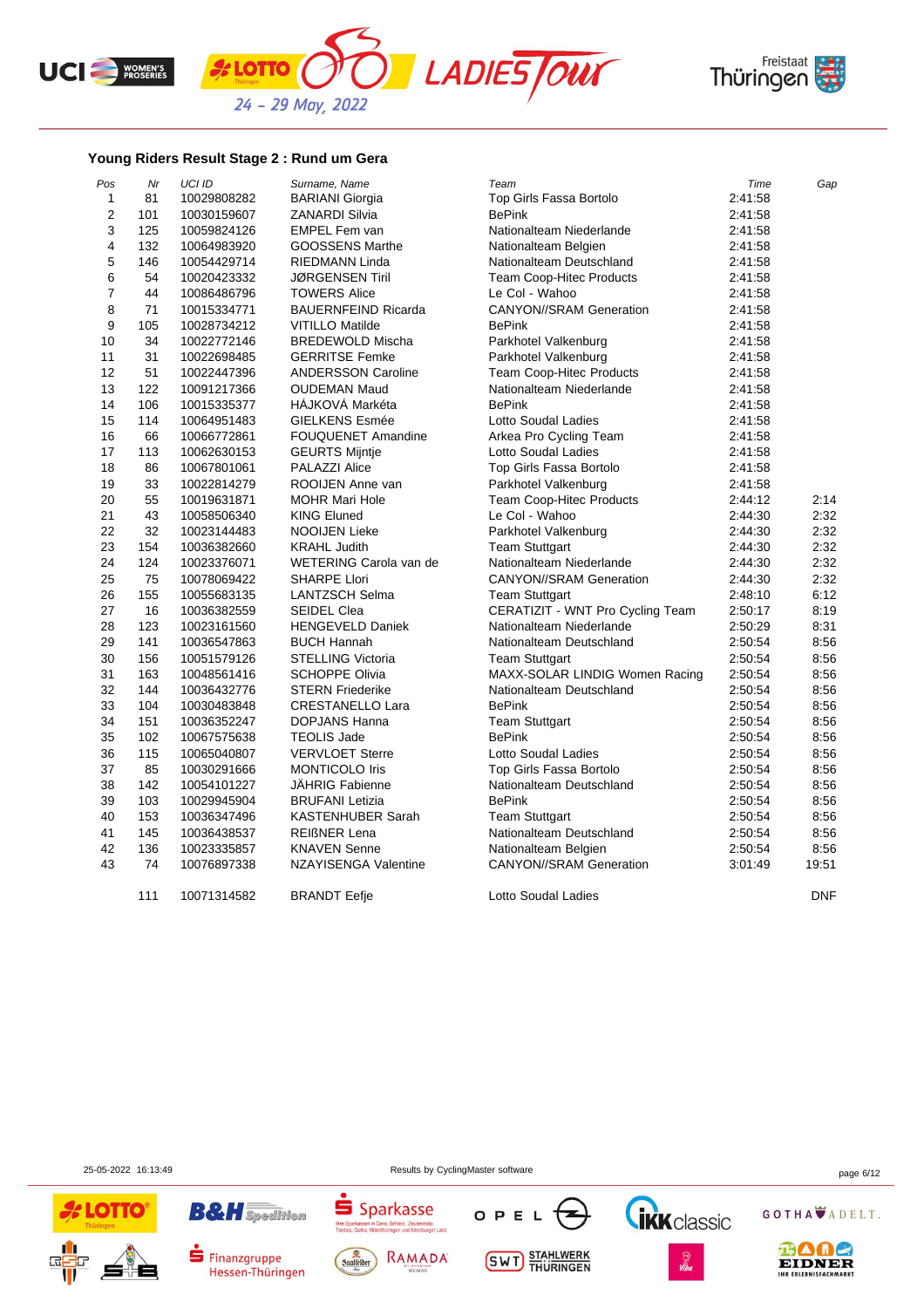





## **Young Riders Classification after Stage 2 : Rund um Gera**

| Pos            | Nr  | UCI ID      | Surname, Name               | Team                             | Time    | Gap   |
|----------------|-----|-------------|-----------------------------|----------------------------------|---------|-------|
| 1              | 101 | 10030159607 | <b>ZANARDI Silvia</b>       | <b>BePink</b>                    | 5:14:21 |       |
| $\overline{2}$ | 125 | 10059824126 | <b>EMPEL Fem van</b>        | Nationalteam Niederlande         | 5:14:25 | 0:04  |
| 3              | 132 | 10064983920 | <b>GOOSSENS Marthe</b>      | Nationalteam Belgien             | 5:14:25 | 0:04  |
| 4              | 146 | 10054429714 | RIEDMANN Linda              | Nationalteam Deutschland         | 5:14:25 | 0:04  |
| 5              | 34  | 10022772146 | <b>BREDEWOLD Mischa</b>     | Parkhotel Valkenburg             | 5:14:25 | 0:04  |
| 6              | 54  | 10020423332 | <b>JØRGENSEN Tiril</b>      | <b>Team Coop-Hitec Products</b>  | 5:14:25 | 0:04  |
| 7              | 31  | 10022698485 | <b>GERRITSE Femke</b>       | Parkhotel Valkenburg             | 5:14:25 | 0:04  |
| 8              | 71  | 10015334771 | <b>BAUERNFEIND Ricarda</b>  | <b>CANYON//SRAM Generation</b>   | 5:14:25 | 0:04  |
| 9              | 51  | 10022447396 | <b>ANDERSSON Caroline</b>   | <b>Team Coop-Hitec Products</b>  | 5:14:25 | 0:04  |
| 10             | 44  | 10086486796 | <b>TOWERS Alice</b>         | Le Col - Wahoo                   | 5:14:32 | 0:11  |
| 11             | 113 | 10062630153 | <b>GEURTS Mijntje</b>       | Lotto Soudal Ladies              | 5:14:32 | 0:11  |
| 12             | 66  | 10066772861 | <b>FOUQUENET Amandine</b>   | Arkea Pro Cycling Team           | 5:14:32 | 0:11  |
| 13             | 122 | 10091217366 | <b>OUDEMAN Maud</b>         | Nationalteam Niederlande         | 5.14:39 | 0:18  |
| 14             | 154 | 10036382660 | <b>KRAHL Judith</b>         | <b>Team Stuttgart</b>            | 5:16:57 | 2:36  |
| 15             | 106 | 10015335377 | HÁJKOVÁ Markéta             | <b>BePink</b>                    | 5:18:19 | 3:58  |
| 16             | 81  | 10029808282 | <b>BARIANI Giorgia</b>      | Top Girls Fassa Bortolo          | 5:18:22 | 4:01  |
| 17             | 105 | 10028734212 | <b>VITILLO Matilde</b>      | <b>BePink</b>                    | 5:18:23 | 4:02  |
| 18             | 33  | 10022814279 | ROOIJEN Anne van            | Parkhotel Valkenburg             | 5:20:55 | 6:34  |
| 19             | 114 | 10064951483 | <b>GIELKENS Esmée</b>       | Lotto Soudal Ladies              | 5:20:55 | 6:34  |
| 20             | 86  | 10067801061 | PALAZZI Alice               | Top Girls Fassa Bortolo          | 5:20:55 | 6:34  |
| 21             | 55  | 10019631871 | <b>MOHR Mari Hole</b>       | <b>Team Coop-Hitec Products</b>  | 5:23:09 | 8:48  |
| 22             | 43  | 10058506340 | <b>KING Eluned</b>          | Le Col - Wahoo                   | 5:23:27 | 9:06  |
| 23             | 32  | 10023144483 | <b>NOOIJEN Lieke</b>        | Parkhotel Valkenburg             | 5:23:27 | 9:06  |
| 24             | 124 | 10023376071 | WETERING Carola van de      | Nationalteam Niederlande         | 5:25:51 | 11:30 |
| 25             | 163 | 10048561416 | <b>SCHOPPE Olivia</b>       | MAXX-SOLAR LINDIG Women Racing   | 5:27:15 | 12:54 |
| 26             | 16  | 10036382559 | <b>SEIDEL Clea</b>          | CERATIZIT - WNT Pro Cycling Team | 5.29:14 | 14:53 |
| 27             | 155 | 10055683135 | <b>LANTZSCH Selma</b>       | <b>Team Stuttgart</b>            | 5:29:31 | 15:10 |
| 28             | 75  | 10078069422 | <b>SHARPE Llori</b>         | <b>CANYON//SRAM Generation</b>   | 5:29:31 | 15:10 |
| 29             | 151 | 10036352247 | DOPJANS Hanna               | <b>Team Stuttgart</b>            | 5:29:51 | 15:30 |
| 30             | 103 | 10029945904 | <b>BRUFANI</b> Letizia      | <b>BePink</b>                    | 5:29:51 | 15:30 |
| 31             | 123 | 10023161560 | <b>HENGEVELD Daniek</b>     | Nationalteam Niederlande         | 5:31:50 | 17:29 |
| 32             | 141 | 10036547863 | <b>BUCH Hannah</b>          | Nationalteam Deutschland         | 5:32:15 | 17:54 |
| 33             | 156 | 10051579126 | <b>STELLING Victoria</b>    | <b>Team Stuttgart</b>            | 5:32:15 | 17:54 |
| 34             | 144 | 10036432776 | <b>STERN Friederike</b>     | Nationalteam Deutschland         | 5:32:15 | 17:54 |
| 35             | 102 | 10067575638 | <b>TEOLIS Jade</b>          | <b>BePink</b>                    | 5:32:15 | 17:54 |
| 36             | 115 | 10065040807 | <b>VERVLOET Sterre</b>      | <b>Lotto Soudal Ladies</b>       | 5:32:15 | 17:54 |
| 37             | 145 | 10036438537 | <b>REIßNER Lena</b>         | Nationalteam Deutschland         | 5:32:15 | 17:54 |
| 38             | 104 | 10030483848 | <b>CRESTANELLO Lara</b>     | <b>BePink</b>                    | 5:32:22 | 18:01 |
| 39             | 85  | 10030291666 | <b>MONTICOLO Iris</b>       | Top Girls Fassa Bortolo          | 5:32:22 | 18:01 |
| 40             | 153 | 10036347496 | <b>KASTENHUBER Sarah</b>    | <b>Team Stuttgart</b>            | 5:32:22 | 18:01 |
| 41             | 142 | 10054101227 | <b>JÄHRIG Fabienne</b>      | Nationalteam Deutschland         | 5:35:58 | 21:37 |
| 42             | 136 | 10023335857 | <b>KNAVEN Senne</b>         | Nationalteam Belgien             | 5:35:58 | 21:37 |
| 43             | 74  | 10076897338 | <b>NZAYISENGA Valentine</b> | <b>CANYON//SRAM Generation</b>   | 5:47:48 | 33:27 |

25-05-2022 16:13:49 Results by CyclingMaster software page 7/12





**B&H** Spedition



Thre Sp

 $S<sub>parkasse</sub>$ 

Jd | Kd SSC<br>| Gera, Schleiz, Zeulenroda-<br>|ttelthüringen und Altenburger Land



**SWT** STAHLWERK





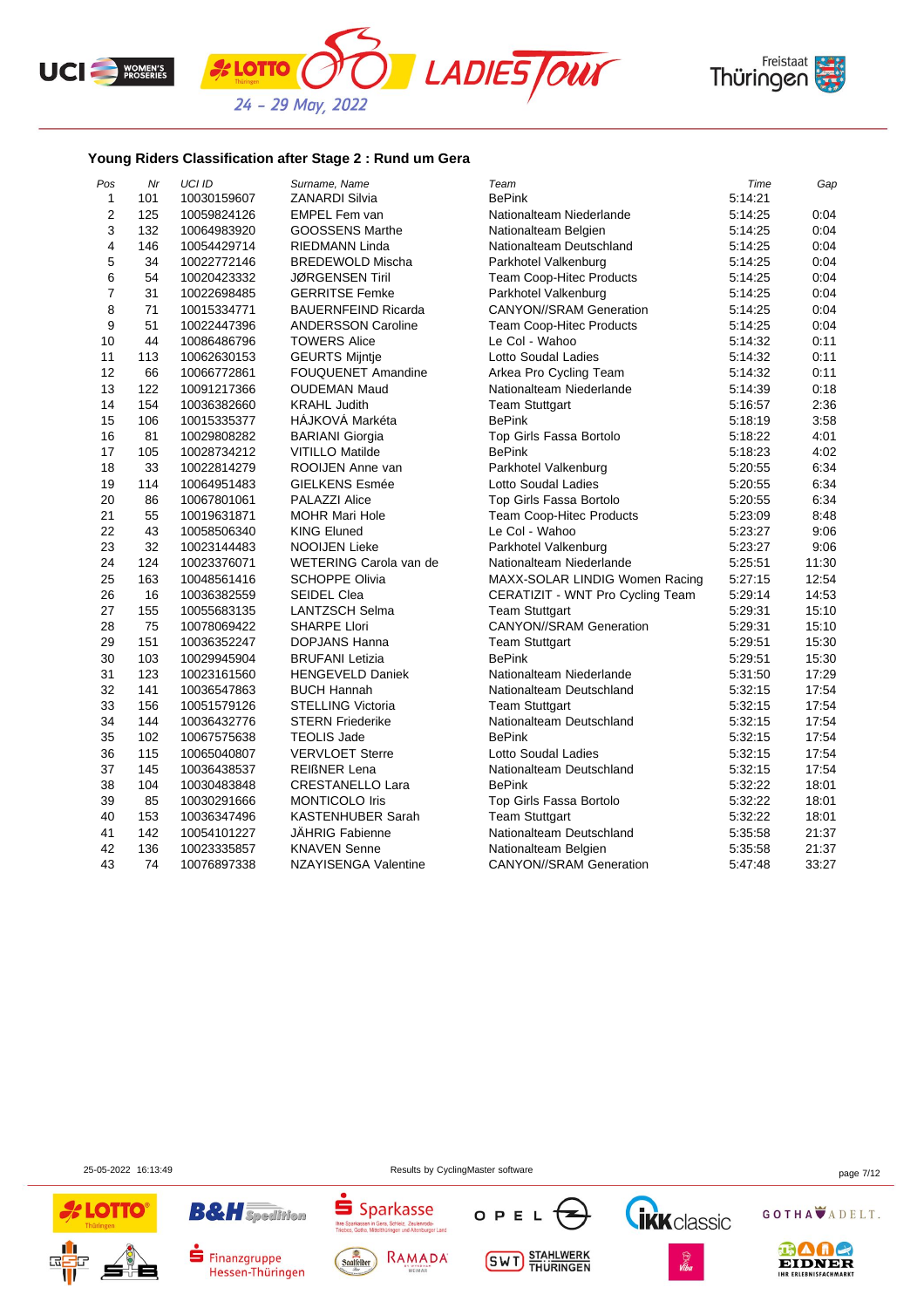





## **Sprint Classification - Stage 2 : Rund um Gera**

| <b>Sprint 1</b> |     |               |                                                      |                                  |        |         |
|-----------------|-----|---------------|------------------------------------------------------|----------------------------------|--------|---------|
| Pos             | Nr  | UCI ID        | Surname, Name                                        | Team                             | Points | Seconds |
|                 | 161 | 10092556168   | <b>FOX Katharina</b>                                 | MAXX-SOLAR LINDIG Women Racing 3 |        | 3       |
| 2               | 2   | 10009115253   | <b>MANLY Alexandra</b>                               | Team BIKE EXCHANGE - Jayco       | 2      | 2       |
| 3               | 14  | 10009639962   | <b>LACH Marta</b>                                    | CERATIZIT - WNT Pro Cycling Team |        |         |
| <b>Sprint 2</b> |     |               |                                                      |                                  |        |         |
| Pos             | Nr  | UCI ID        | Surname, Name                                        | Team                             | Points | Seconds |
|                 | 26  | 10016491596   | VELDE Julie van de                                   | Plantur-PURA                     | 3      | 3       |
| 2               | 73  | 10009859325   | ESPINOLA SALINAS Agua Marina CANYON//SRAM Generation |                                  | 2      | 2       |
| 3               | 2   | 10009115253   | <b>MANLY Alexandra</b>                               | Team BIKE EXCHANGE - Jayco       |        |         |
| <b>Finish</b>   |     |               |                                                      |                                  |        |         |
| Pos             | Nr  | <b>UCI ID</b> | Surname, Name                                        | Team                             | Points |         |
|                 | 3   | 10007808682   | <b>BAKER Georgia</b>                                 | Team BIKE EXCHANGE - Jayco       | 5      |         |
| 2               | 13  | 10007278822   | <b>CONFALONIERI Maria Giulia</b>                     | CERATIZIT - WNT Pro Cycling Team | 4      |         |
| 3               | 36  | 10016031858   | <b>MARKUS Femke</b>                                  | Parkhotel Valkenburg             | 3      |         |
| 4               |     | 10011138311   | ROSEMAN-GANNON Ruby                                  | Team BIKE EXCHANGE - Jayco       | 2      |         |
| 5               | 52  | 10010171543   | GÅSKJENN Ingvild                                     | <b>Team Coop-Hitec Products</b>  |        |         |

## **Sprint Classification after Stage 2 : Rund um Gera**

| Nr  | Name                             | Team       |                | 2 | Total |
|-----|----------------------------------|------------|----------------|---|-------|
| 2   | <b>MANLY Alexandra</b>           | <b>BEX</b> | 8              | 3 | 11    |
| 36  | <b>MARKUS Femke</b>              | <b>PHV</b> | 4              | 3 |       |
| 1   | ROSEMAN-GANNON Ruby              | <b>BEX</b> | 4              | 2 | 6     |
| 13  | <b>CONFALONIERI Maria Giulia</b> | WNT        | 2              | 4 | 6     |
| 3   | <b>BAKER Georgia</b>             | <b>BEX</b> |                | 5 | 5     |
| 26  | VELDE Julie van de               | <b>PLP</b> |                | 3 | 3     |
| 161 | <b>FOX Katharina</b>             | <b>MSL</b> |                | 3 | 3     |
| 101 | <b>ZANARDI Silvia</b>            | <b>BPK</b> | 3              |   | 3     |
| 42  | <b>HOLDEN Elizabeth</b>          | LEW        | 2              |   | 2     |
| 52  | GÅSKJENN Ingvild                 | <b>HPU</b> |                |   |       |
| 34  | <b>BREDEWOLD Mischa</b>          | <b>PHV</b> | $\overline{2}$ |   | 2     |
| 73  | ESPINOLA SALINAS Agua Marina     | CSG        |                | 2 |       |
| 14  | <b>LACH Marta</b>                | WNT        |                |   |       |
| 81  | <b>BARIANI Giorgia</b>           | TOP        |                |   |       |
|     |                                  |            |                |   |       |

**B&H** Spedition

Finanzgruppe

Hessen-Thüringen

OPEL

**SWT** STAHLWERK





25-05-2022 16:13:49 Results by CyclingMaster software page 8/12

 $S<sub>parkasse</sub>$ 

**Thre Sp**<br>Trinhas

Saalfelder

Gera, Schleiz, Zeulenroda-<br>Itelthüringen und Altenburger Land

RAMADA

GOTHA ADELT.

**TRK** classic

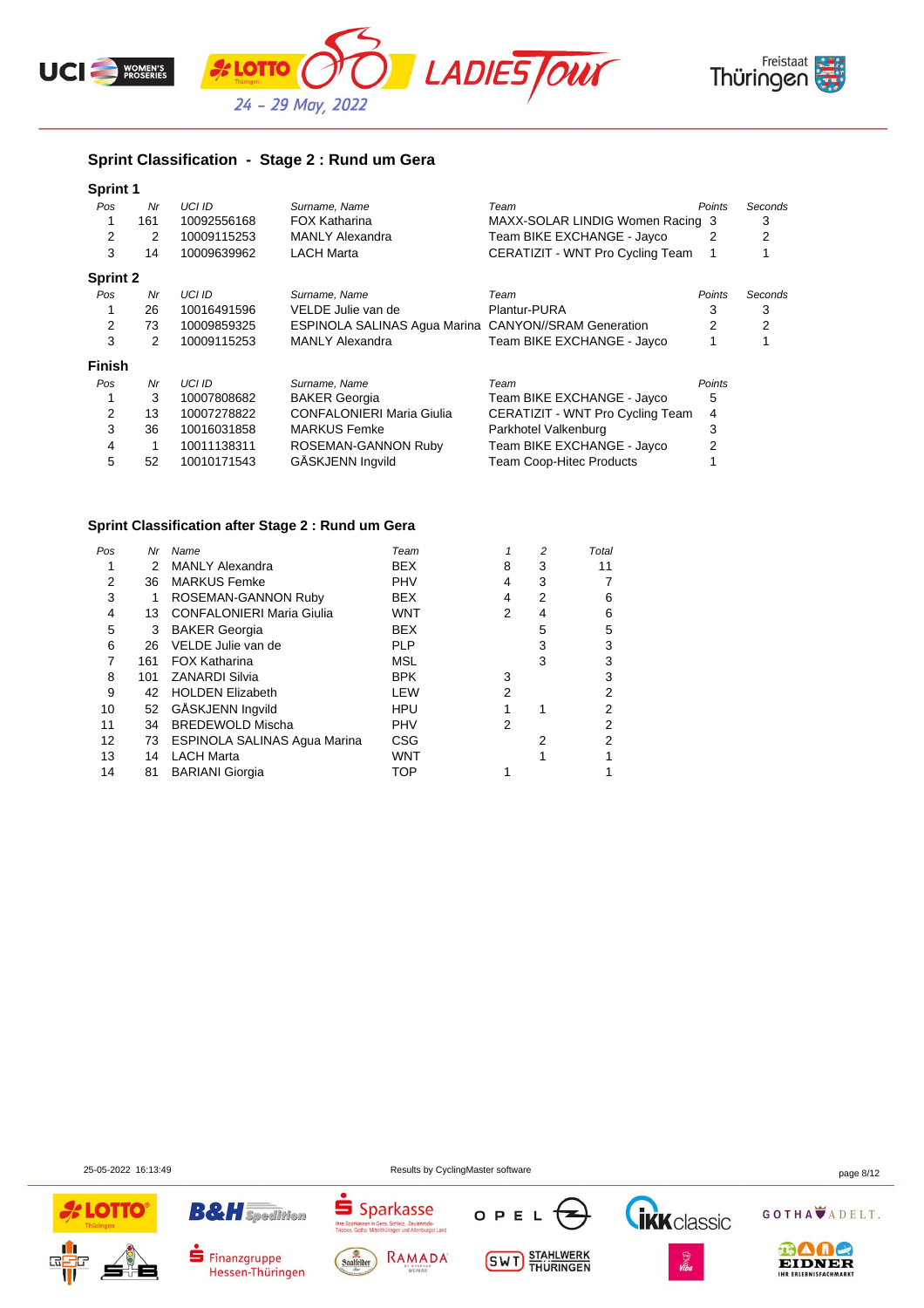



# **Mountain Classification - Stage 2 : Rund um Gera**

| Kaltenborn 1 (Cat 2) |  |  |  |
|----------------------|--|--|--|
|----------------------|--|--|--|

| Pos | Nr  | UCI ID               | Surname, Name                                        | Team                           | Points |
|-----|-----|----------------------|------------------------------------------------------|--------------------------------|--------|
| 1   | 161 | 10092556168          | <b>FOX Katharina</b>                                 | MAXX-SOLAR LINDIG Women Racing | - 5    |
| 2   | 24  | 10109439222          | <b>GHEKIERE Justine</b>                              | Plantur-PURA                   | 3      |
| 3   | 46  | 10123257476          | AGT Eva van                                          | Le Col - Wahoo                 | 2      |
|     |     | Kaltenborn 2 (Cat 2) |                                                      |                                |        |
| Pos | Nr  | <b>UCI ID</b>        | Surname, Name                                        | Team                           | Points |
| 1   | 26  | 10016491596          | VELDE Julie van de                                   | Plantur-PURA                   | 5      |
| 2   | 73  | 10009859325          | ESPINOLA SALINAS Agua Marina CANYON//SRAM Generation |                                | 3      |

3 24 10109439222 GHEKIERE Justine Plantur-PURA 2

#### **Mountain Classification after Stage 2 : Rund um Gera**

| Pos | Nr  | UCI ID      | Surname, Name                                        | Team                           | Points |
|-----|-----|-------------|------------------------------------------------------|--------------------------------|--------|
|     | 24  | 10109439222 | <b>GHEKIERE Justine</b>                              | Plantur-PURA                   | 10     |
| 2   | 84  | 10014963040 | SILVESTRI Debora                                     | Top Girls Fassa Bortolo        | 8      |
| 3   | 26  | 10016491596 | VELDE Julie van de                                   | Plantur-PURA                   | 5      |
| 4   | 161 | 10092556168 | <b>FOX Katharina</b>                                 | MAXX-SOLAR LINDIG Women Racing | - 5    |
| 5   | 46  | 10123257476 | AGT Eva van                                          | Le Col - Wahoo                 | 5      |
| 6   | 73  | 10009859325 | ESPINOLA SALINAS Agua Marina CANYON//SRAM Generation |                                | 3      |
|     | 2   | 10009115253 | <b>MANLY Alexandra</b>                               | Team BIKE EXCHANGE - Jayco     | 2      |
| 8   | 64  | 10014322739 | <b>COSTON Morgane</b>                                | Arkea Pro Cycling Team         | 2      |

25-05-2022 16:13:49 Results by CyclingMaster software page 9/12

OPE

**SWT** STAHLWERK



ś

Saalfelder

Sparkasse

CHINCODOL<br>Bera, Schleiz, Zeulenroda-<br>althüringen und Altenburger Land

RAMADA

**B&H** Spedition

Finanzgruppe

Hessen-Thüringen

GOTHA ADELT.

**IKK** classic

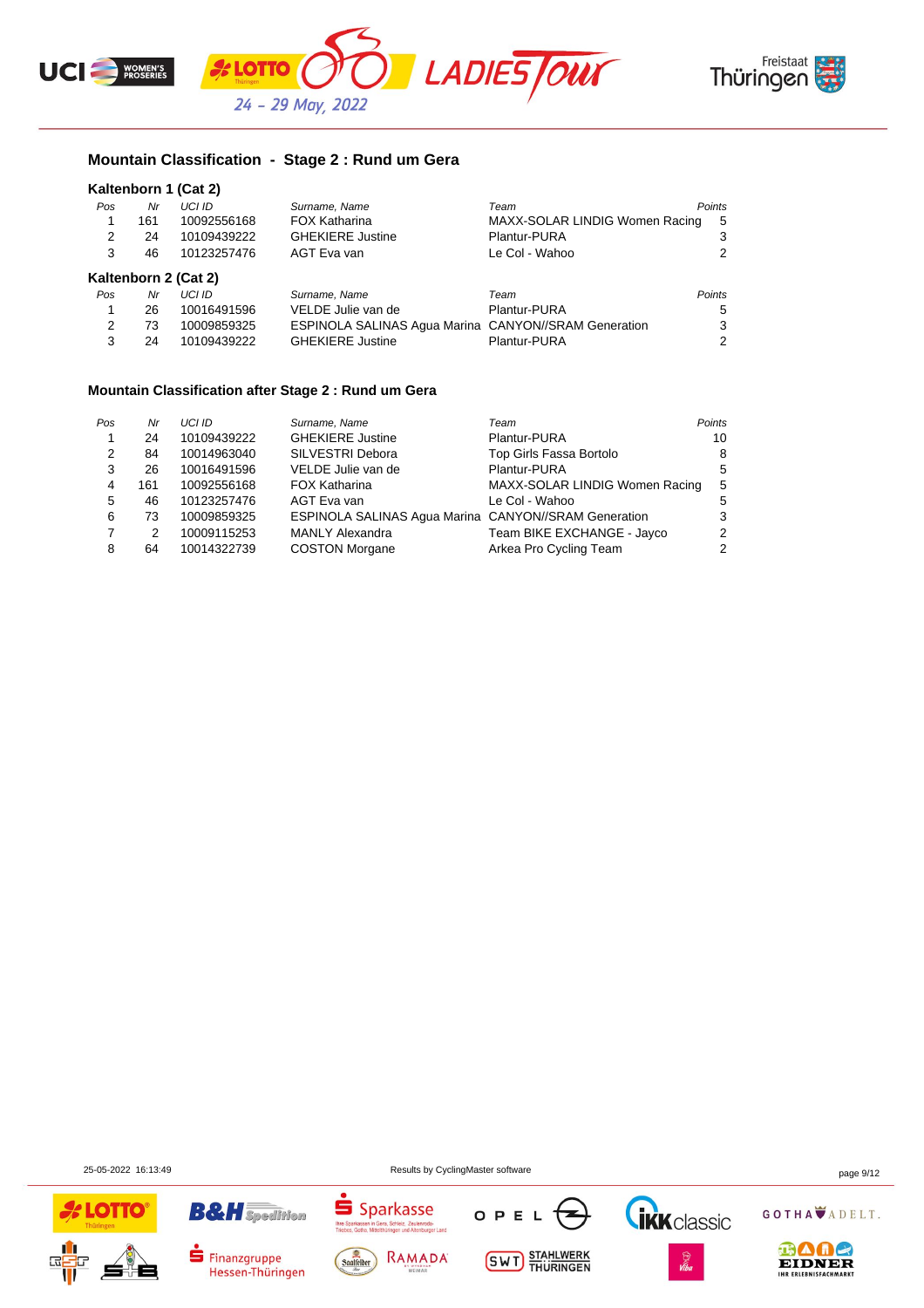



#### **Team Classification Stage 2 : Rund um Gera**

| Pos | Team                             |            | Time    | Gap   |
|-----|----------------------------------|------------|---------|-------|
| 1   | Team BIKE EXCHANGE - Jayco       | <b>BEX</b> | 8:05:54 |       |
| 2   | CERATIZIT - WNT Pro Cycling Team | WNT        | 8:05:54 |       |
| 3   | Le Col - Wahoo                   | LEW        | 8:05:54 |       |
| 4   | Nationalteam Belgien             | <b>BEL</b> | 8:05:54 |       |
| 5   | Parkhotel Valkenburg             | <b>PHV</b> | 8:05:54 |       |
| 6   | <b>Team Coop-Hitec Products</b>  | HPU        | 8:05:54 |       |
|     | Plantur-PURA                     | <b>PLP</b> | 8:05:54 |       |
| 8   | Top Girls Fassa Bortolo          | <b>TOP</b> | 8:05:54 |       |
| 9   | Nationalteam Niederlande         | NED        | 8:05:54 |       |
| 10  | <b>BePink</b>                    | <b>BPK</b> | 8:05:54 |       |
| 11  | Arkea Pro Cycling Team           | ARK        | 8:05:54 |       |
| 12  | Lotto Soudal Ladies              | <b>LSL</b> | 8:05:54 |       |
| 13  | <b>CANYON//SRAM Generation</b>   | <b>CSG</b> | 8:08:45 | 2:51  |
| 14  | Nationalteam Deutschland         | <b>GER</b> | 8:14:50 | 8:56  |
| 15  | Roxsolt Liv Sram                 | <b>RXS</b> | 8:20:02 | 14:08 |
| 16  | <b>Team Stuttgart</b>            | TST        | 8:23:34 | 17:40 |
| 17  | MAXX-SOLAR LINDIG Women Racing   | MSL        | 8.25.53 | 19:59 |

#### **General Team Classification after Stage 2 : Rund um Gera**

| Pos | Team                             |            | Time     | Gap   |
|-----|----------------------------------|------------|----------|-------|
| 1   | Team BIKE EXCHANGE - Jayco       | <b>BEX</b> | 15:43:15 |       |
| 2   | Parkhotel Valkenburg             | <b>PHV</b> | 15:43:15 |       |
| 3   | Plantur-PURA                     | <b>PLP</b> | 15:43:15 |       |
| 4   | <b>Team Coop-Hitec Products</b>  | <b>HPU</b> | 15:43:15 |       |
| 5   | Le Col - Wahoo                   | LEW        | 15.43.22 | 0:07  |
| 6   | Arkea Pro Cycling Team           | <b>ARK</b> | 15.43.22 |       |
| 7   | Nationalteam Niederlande         | <b>NED</b> | 15:43:29 | 0:14  |
| 8   | CERATIZIT - WNT Pro Cycling Team | WNT        | 15:47:13 | 3:58  |
| 9   | Top Girls Fassa Bortolo          | TOP        | 15:47:13 |       |
| 10  | Nationalteam Belgien             | <b>BEL</b> | 15:49:45 | 6:30  |
| 11  | <b>BePink</b>                    | <b>BPK</b> | 15:51:07 | 7:52  |
| 12  | Lotto Soudal Ladies              | <b>LSL</b> | 15:51:10 | 7:55  |
| 13  | Nationalteam Deutschland         | <b>GER</b> | 16:01:05 | 17:50 |
| 14  | Roxsolt Liv Sram                 | <b>RXS</b> | 16:01:24 | 18:09 |
| 15  | <b>CANYON//SRAM Generation</b>   | CSG        | 16:07:34 | 24:19 |
| 16  | MAXX-SOLAR LINDIG Women Racing   | MSL        | 16:13:45 | 30:30 |
| 17  | <b>Team Stuttgart</b>            | TST        | 16:16:19 | 33:04 |

25-05-2022 16:13:49 Results by CyclingMaster software page 10/12





Finanzgruppe

Hessen-Thüringen





**SWT** STAHLWERK



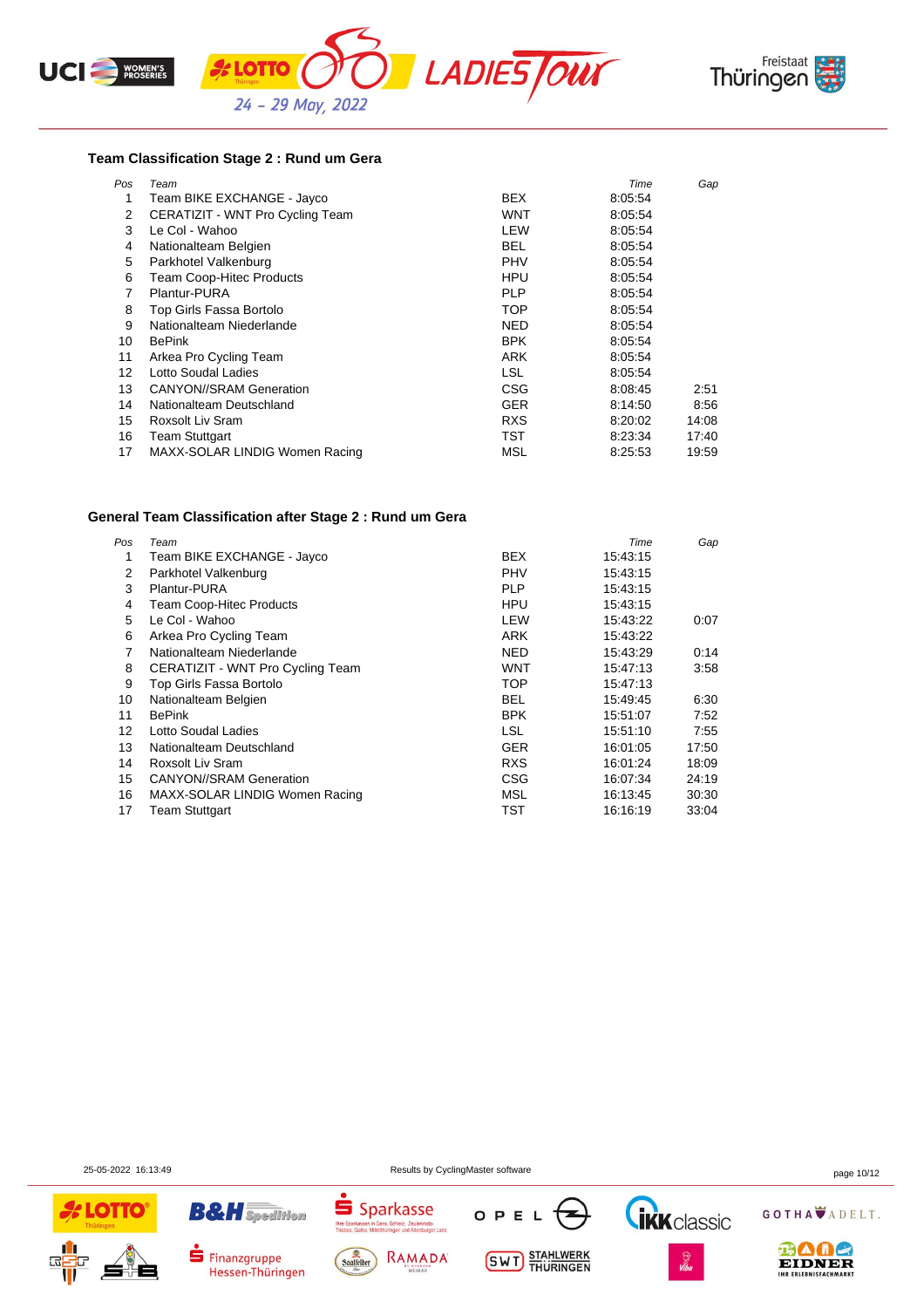



## **Order of Team Cars - Stage 3 : Rund um Dörtendorf**

| Order | teamNr            | Team                             | Abr        | Nation     |
|-------|-------------------|----------------------------------|------------|------------|
| 1     | 1                 | Team BIKE EXCHANGE - Jayco       | BEX        | <b>AUS</b> |
| 2     | 4                 | Parkhotel Valkenburg             | <b>PHV</b> | NED.       |
| 3     | 2                 | CERATIZIT - WNT Pro Cycling Team | <b>WNT</b> | GER        |
| 4     | 11                | <b>BePink</b>                    | <b>BPK</b> | ITA.       |
| 5     | 5                 | Le Col - Wahoo                   | LEW        | <b>GBR</b> |
| 6     | 6                 | <b>Team Coop-Hitec Products</b>  | HPU        | <b>NOR</b> |
| 7     | 15                | Nationalteam Deutschland         | <b>GER</b> | <b>GER</b> |
| 8     | 3                 | Plantur-PURA                     | <b>PLP</b> | <b>BEL</b> |
| 9     | 13                | Nationalteam Niederlande         | NED        | <b>NED</b> |
| 10    | 14                | Nationalteam Belgien             | <b>BEL</b> | <b>BEL</b> |
| 11    | 7                 | Arkea Pro Cycling Team           | <b>ARK</b> | <b>FRA</b> |
| 12    | 10                | Roxsolt Liv Sram                 | <b>RXS</b> | <b>AUS</b> |
| 13    | 8                 | <b>CANYON//SRAM Generation</b>   | CSG        | <b>GER</b> |
| 14    | 9                 | Top Girls Fassa Bortolo          | TOP        | ITA        |
| 15    | $12 \overline{ }$ | Lotto Soudal Ladies              | LSL.       | <b>BEL</b> |
| 16    | 16                | <b>Team Stuttgart</b>            | TST        | GER        |
| 17    | 17                | MAXX-SOLAR LINDIG Women Racing   | MSL        | GER        |

25-05-2022 16:13:49 Results by CyclingMaster software page 11/12





Hessen-Thüringen





**SWT** STAHLWERK